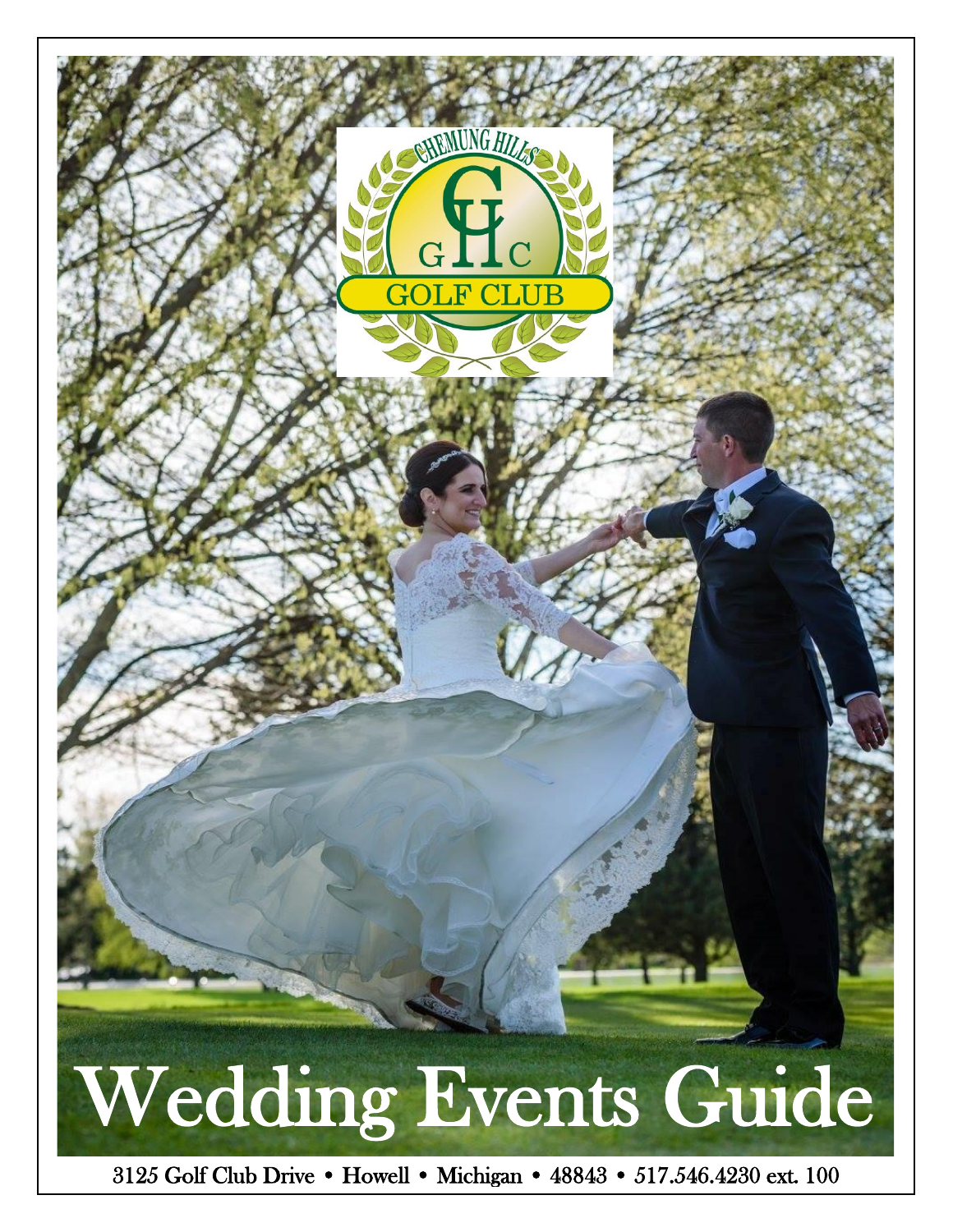

To Our Future Customers,

On behalf of the staff of Chemung Hills Golf and Banquet Center, we would like to congratulate you on the exciting time that you are about to embark on. We thank you for your time and consideration in the search for the perfect Wedding Venue and very much look forward to helping you design the event you've always dreamed of.

When selecting Chemung Hills Golf and Banquet Center for your Wedding Venue, you are selecting a one of a kind experience that you can only find at our off the map gem. At over Ninety years old, Chemung Hills takes you back to the true comfort of your own Country Club. Our customer service is amongst the best and we aim to create the one of a kind experience you desire.

Upon arriving to Chemung Hills, your guests will enter into your very own foyer, decorated to your taste. Along with a dramatic entry, the foyer also boasts private bathrooms for your guests as well a coat closet, reserved for your parties' use. Opening either of the two double glass doors, the first thing you will notice that our unique Event Center is lined with beautiful picture windows allowing you take in 140 acres of our picturesque golf course.

The onsite Event Coordinator will allow you to enjoy your day as though you were at the "Old Country Club", without a care in the world. Our options are limitless and in choosing your menu, you feel that way. Every detail is thoroughly planned and executed to your desire, a true one of a kind day.

Thank you for your thoughtful consideration and we look forward to working with you in the future. Enjoy this exciting time!

All Our Best,

Brigid Towe (Event Coordinator)

The Staff of Chemung Hills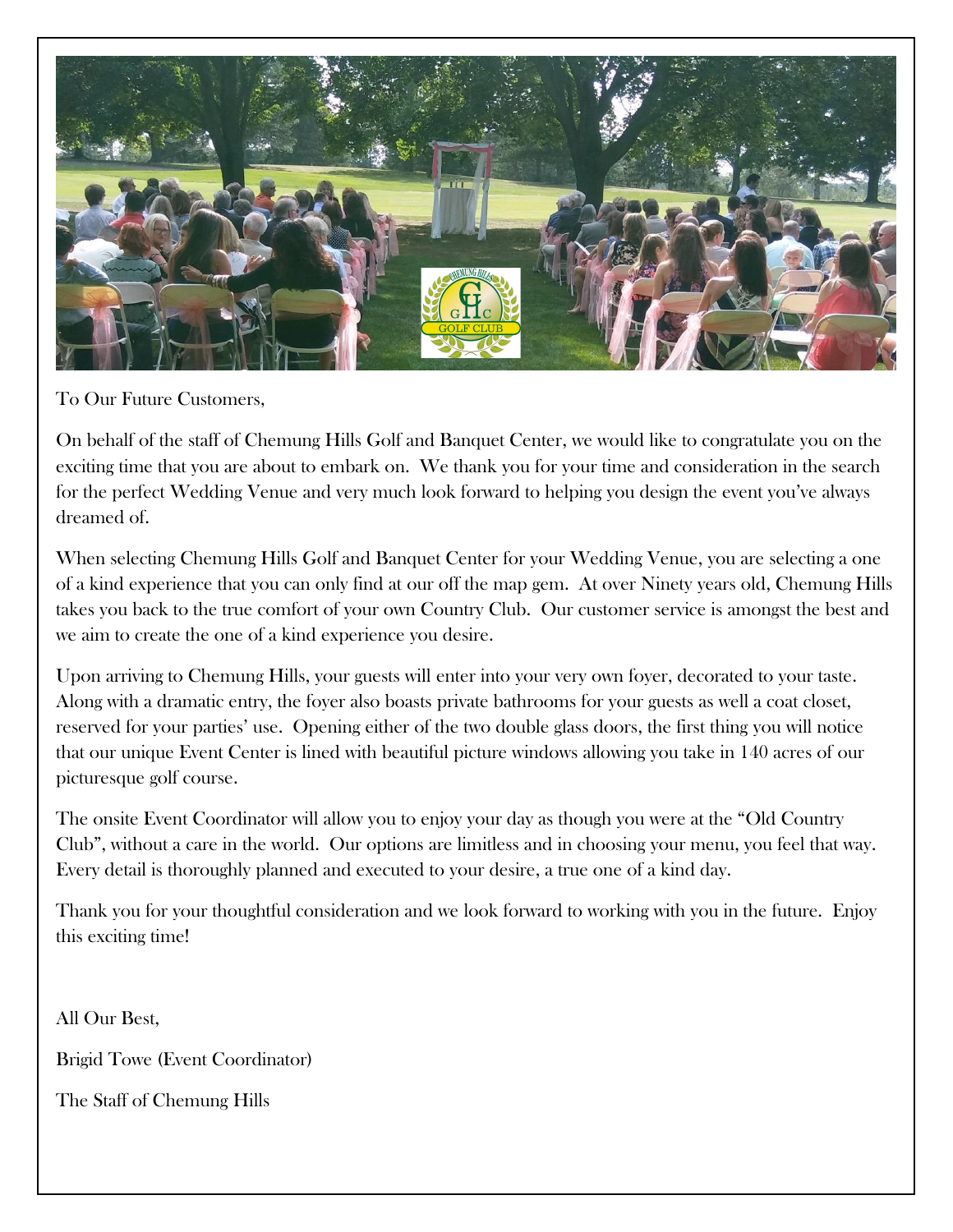# Chemung Hills Golf and Banquet Center

### The Chemung Wedding Package

Chemung Hills Golf & Banquet Center offers a wonderful, inclusive wedding package that is sure to satisfy every couple. The Chemung Wedding Package includes:

### An Onsite Event Coordinator

Brigid Towe, our Event Coordinator is on site and available for scheduled appointments to suit your needs.

#### Premium Taste Testing

We will set you up with our caterer to taste our delicious choices.

### Bridal Suite

The Bridal Suite is available for use up to three hours ahead of the ceremony.

### Photography on the Golf Course

The use of golf carts and guide will be provided by Chemung Hills.

### Six Hours of Special Event Center Use

Our Special Event Center has a maximum capacity of 250 guests with a built in dance floor.

#### Personalized Menu

Two Entrée Buffet One Salad One Starch One Vegetable Fresh Baked Rolls and Butter

#### Chemung Hills Standard Bar

The Chemung Hills Standard Bar includes all of the necessary mixes, setup and garnishments as well as house brand liquors – inclusive of Vodka, Gin, Rum, Spiced Rum, Whiskey, Scotch, Tequila, Bourbon, Brandy, Peach Schnapps, Coffee Liquor, Amaretto and Irish Cream. This bar also includes House Wines as well as Bud Lite and Labatt Blue Draft Beer.

#### Beverage Service

Our Chemung Hills Beverage Service includes our Pepsi fountain drinks as well as decaffeinated coffee, caffeinated coffee, hot tea, iced tea, juices and water.

### Cake Cutting

Early delivery and refrigeration are always taken care of at Chemung Hills; we also include our cake cutting and plating services.

### Linens

White, Ivory or Black eight point linens included. Napkins are also included with a variety of available colors.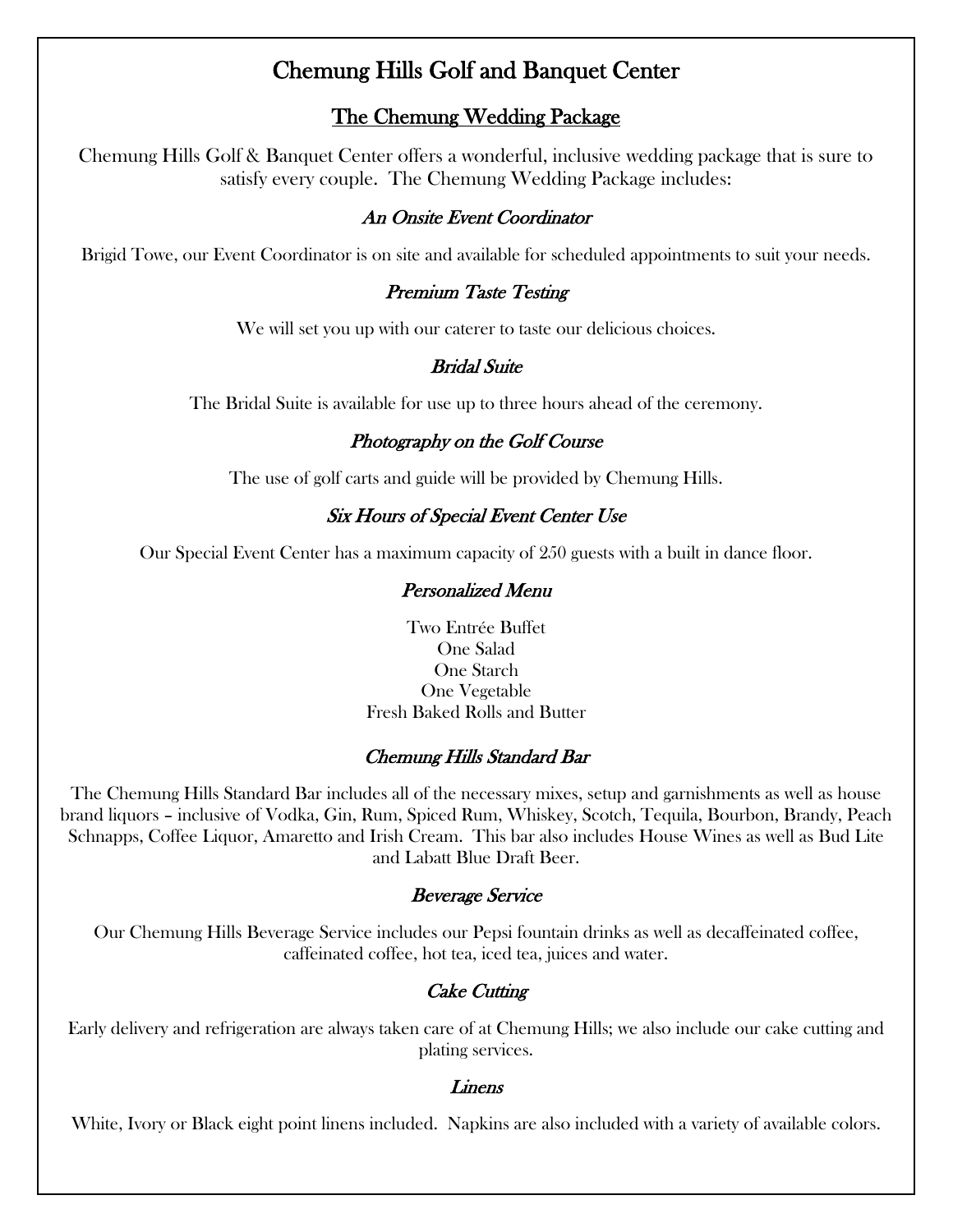# Chemung Hills Golf and Banquet Center

### The Chemung Wedding Package Pricing

| Friday & Sunday Weddings | <b>Saturday Weddings</b> |
|--------------------------|--------------------------|
| $$72$ – Adults           | \$78 - Adults            |
| $$35 - Ages 11-20$       | $$40 - Ages 11-20$       |
| $$30 - Ages 10 \& Under$ | \$33 - Ages 10 & Under   |

Please note that these prices are inclusive of tax, gratuity, room charges and setup fees.

### Onsite Ceremony Packages

| <b>Under the Hickory Trees</b> | Out From the Trail | <b>Indoor</b> |
|--------------------------------|--------------------|---------------|
| \$1000                         | \$1000             | \$600         |

The Ceremony Packages are inclusive of the setup of the site, the chairs for all guests, the use of our arch and cleanup of the site. The outdoor sites also include carted assistance to and from the site for those that need it. The Ceremony site – "Under the Hickory Trees" does not have electricity, arrangements with the Musician will be made for portable sound.

## Onsite Decorating Package

### Prices beginning at \$500

The Onsite decorating packages allow you a one hour consultation with the Event Coordinator and the ability to deliver wedding décor up to a week ahead of the wedding. After delivering your décor we handle the rest! We'll set out your favors, put out centerpieces and layout special tables just as you had imagined. Are you doing place cards? We'll take care of that as well.

## Cocktail Hour

### Prices beginning at \$500

Are you looking to an extend an already amazing time? Add on an extra hour of room and bar service to your reception. In this hour, our well-trained bartending staff will be working the room to create ease of bar service. Your guests will be mingling as we serve our amazing wine selection – Riesling, Pino Grigio, Pino Noir, Moscato, White Zinfandel, Chardonnay and Merlot, two draft beers and your Leveled Bar selection. Pair a Cocktail Hour with an Appetizer selection for the perfect start to an amazing night.

## Dietary Considerations

While considering your menu there are many dietary considerations to take in to account. If you have a guest that needs special considerations, please let us know; we are happy to accommodate.

## Culinary Preparation

Please note – As you venture through the entrée selections of our menu, you will notice an array of culinary preparations and combinations of food groups. They can be customized and tailored to your taste. We encourage your input on the menu selections.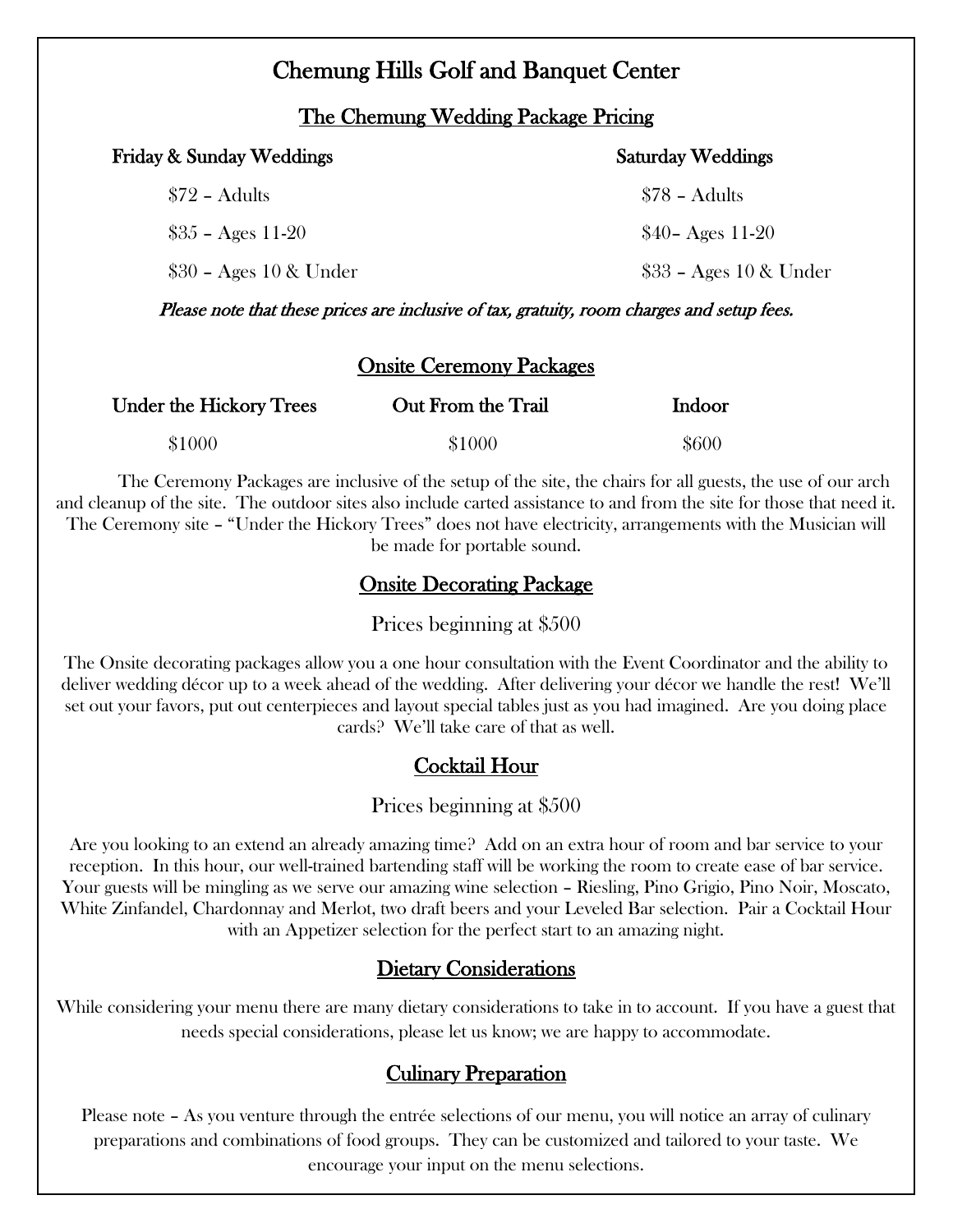## Buffet Dinner Menu

Chicken Selections

Boneless breast of chicken, baked Boneless breast of chicken, baked Boneless breast of chicken, baked Boneless breast of chicken, baked  $\overline{B}$ and served with a creamy parmesan sauce. And served with a mushroom and served with a mushroom and

# *Chicken Cordon Bleu Chicken Florentine*

Tender breast of chicken filled with smoked Boneless breast of chicken, baked and served fresh herb breadcrumbs and baked to a spinach. golden brown, served with a creamy alfredo sauce.

## *Parmesan Encrusted Chicken Chicken Piccata*

Breast of chicken, dredged in bread crumbs and Boneless breast of chicken, simmered in a white parmesan cheese, drizzled with butter and baked wine wine lemon sauce, topped with capers and to a golden brown. artichoke hearts

# *Chicken Alfredo Chicken Marsala*

marsala wine sauce.

ham, Asiago cheese, crusted with Italian with a white wine garlic sauce on a bed of sautéed

## Buffet Dinner Menu

### Beef Selections

# *Beef Tenderloin Tips Pot Roast of Beef*

mushrooms and onions in a red wine sauce, and served in a rich beef gravy served over egg noodles.

The most tender cut of beef, sautéed with Roasted chuck roast, simmered till fork tender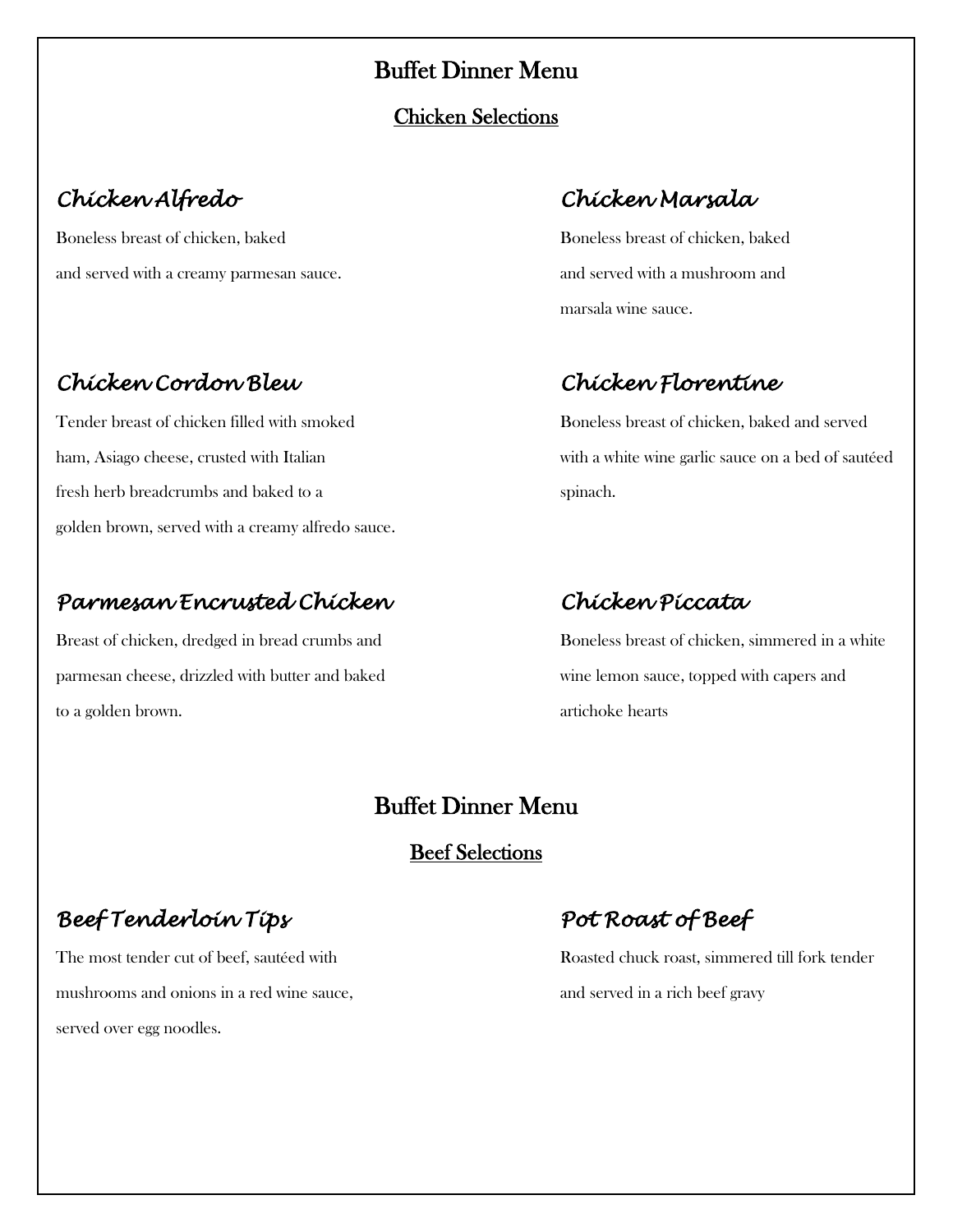# Buffet Dinner Menu

## Pork Selections

## *Pork Tenderloin with Sausage Cornbread Dressing Pork Tenderloin*

Pork tenderloin rubbed with fresh herbs, oven Pork tenderloin seasoned and oven roasted, to a golden brown. drizzled with bourbon sriracha sauce

roasted and served with natural gravy. Served on a bed of sautéed mixed vegetables and

## Pasta Selections

parmesan cheese and tomato sauce. meat sauce baked with two cheeses.

# *Lasagna with Meat Sauce Penne with Italian Sausage*

Meat sauce layered with ricotta, mozzarella and Roasted Italian Sausage, peppers and rich Italian

## Vegetarian Selections

Garden Vegetables layered with ricotta, mozzarella Onions, peppers and fresh mushrooms and parmesan cheeses then covered with a simmered in a roasted garlic tomato sauce, tossed delicious parmesan sauce.  $\blacksquare$ 

# *Vegetarian Lasagna Vegetarian Penne Pasta*

# Buffet Dinner Menu

# Starch Selections

Oven Roasted Red Skin Potatoes Steamed Red Skin Potatoes Wild Rice Blend

Rice Pilaf Baked Potato w/ Sour Cream & Butter Buttered Egg Noodles

### Buttered Pasta Noodles Red Skin Garlic Mashed Potatoes

Au Gratin Potatoes – Add \$1.00pp Cheesy Potatoes – Add \$1.00pp

# Vegetable Selections

Glazed Carrots with Tarragon Maple Butter Garden Mixed Vegetables Green Beans

Fresh Asparagus – Add \$1.00 pp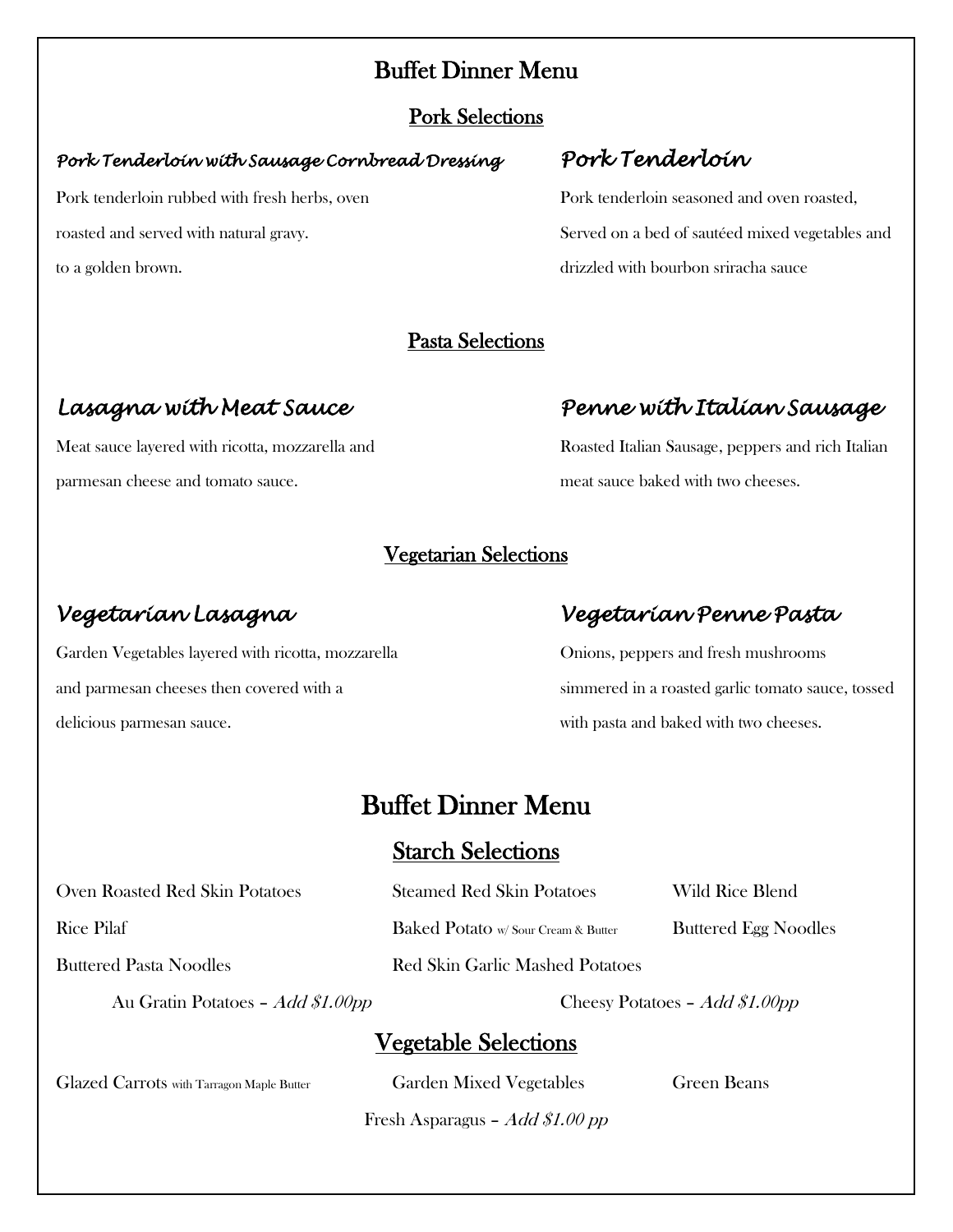## Salad Selections

Tossed mixed salad greens, with cherry tomatoes, Pasta noodles tossed in herbal vinaigrette with cucumbers and croutons, served with Ranch and Greek and Spanish olives, fresh vegetables and Italian Dressing. The contract of the contract of the contract of the grated parmesan.

cheese and served with Caesar dressing

# *Chipotle Bow Tie Salad Bistro BLT Salad*

mayonnaise. tomatoes and croutons, served with Ranch

# **Michigan Salad** Add \$1.00 per person

Spring Mix, dried cherries, mandarin oranges, Red onion, candied walnuts and bleu cheese, **Greek Salad** Add \$1.00 per person and the set of the Kalamata olives, feta cheese, beets and

# *Garden Salad Italian Cavatappi Pasta Salad*

# *Caesar Salad Fresh Fruit Salad*

Romaine tossed with croutons and parmesan Fresh cut fruits of the season, blended perfectly.

Bowtie pasta, fresh vegetables and chipotle **Romaine**, shredded cheddar, chopped bacon, Dressing.

Served with Raspberry Vinaigrette Dressing. Lettuce greens, tomatoes, cucumbers, red onions, pepperoncini, served with Greek Dressing. Add \$1.00 per person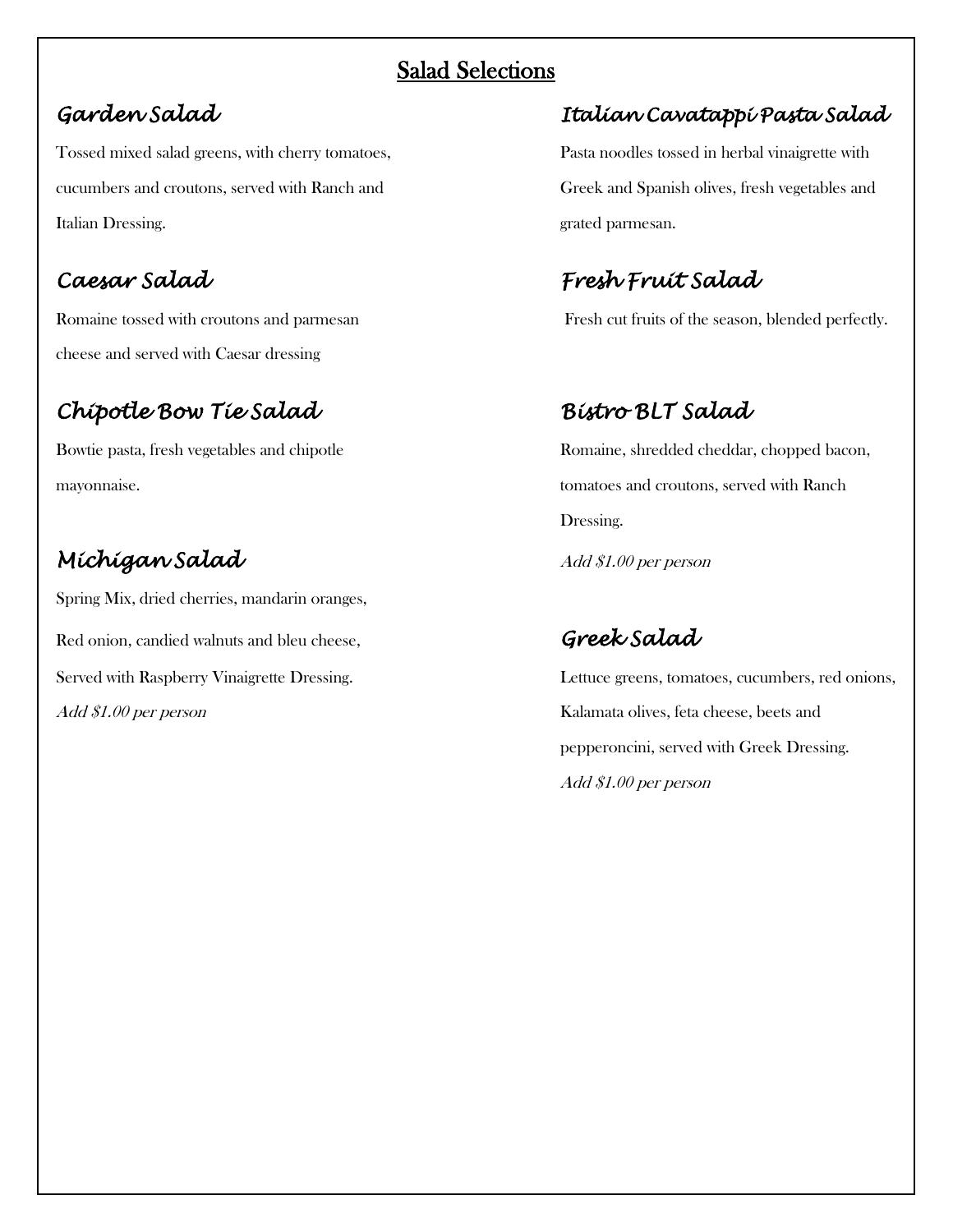# Hors d'oeuvres

## Hot Selections

| <b>Oriental Spring Rolls</b>          | \$3.50 per person  | Spinach & Artichoke Dip     | \$3.50 per person  |
|---------------------------------------|--------------------|-----------------------------|--------------------|
| Smoked Sausage in Puff Pastry         | \$3.50 per person  | Swedish or BBQ Meatballs    | \$4.00 per person  |
| Italian Sausage with Peppers & Onions | \$4.00 per person  | Sausage Stuffed Mushrooms   | \$4.00 per person  |
| Quiche Lorraine (Bacon and Onion)     | \$4.00 per person  | <b>Chicken Drumettes</b>    | \$4.50 per person  |
| Scallop Rumaki                        | $$5.50$ per person | Blue Crab Dip with Crackers | $$5.50$ per person |
| <b>BBQ Baby Back Ribs</b>             | $$6.50$ per person | Crab Cakes                  | $$7.00$ per person |

# Cold Selections

| Ham and Swiss Spirals      | $\$3.50$ per person  | Spinach Dip with Crackers                             | $$3.50$ per person |
|----------------------------|----------------------|-------------------------------------------------------|--------------------|
| Chips and Salsa            | \$3.25 per person    | Swedish or BBQ Meatballs                              | \$4.00 per person  |
| Fresh Fruit Display        | \$3.75 per person    | Fresh Vegetable Display                               | \$3.75 per person  |
| Hummus Dip with Pita Chips | \$4.00 per person    | Chicken Satay w/ Spicy Peanut Sauce \$4.00 per person |                    |
| Domestic Cheese Display    | \$4.00 per person    | <b>Imported Cheese Display</b>                        | \$4.50 per person  |
| Shrimp Cocktail Display    | $$150.00$ (feeds 50) | Smoked Salmon Display                                 | $$95.00$ per fish  |

# **Desserts**

# Sides

Chocolate Chip Cookies \$2.00 per person Brownies \$2.00 per person Assorted Bite Size Pastries \$5.50 per person

# **Buffets**

## *Cheesecake Bar Ice Cream Bar*

Fresh New York Cheesecake, sliced, plated and ready for your toppings. Choose from fresh fruit, hot fudge or chocolate sauce on your very own Cheesecake Bar. \$6.00 per person \$5.00 per person

| French Vanilla and Chocolate Ice Cream ready          |  |
|-------------------------------------------------------|--|
| for your topping delight. From crushed Oreos,         |  |
| to sprinkles, to hot fudge – this is sure to be a hit |  |
| with your guests.                                     |  |
| \$5.00 per person-                                    |  |

# Late Night Snacks

| Italian Sub Sandwich  | \$4.00 per person  | Sliders Station | $$7.00$ per person |
|-----------------------|--------------------|-----------------|--------------------|
| <b>Fiesta Station</b> | $$7.00$ per person | Pizza           | $$5.00$ per person |

\*\* Please note all food and beverage charges (other than package prices) are subject to 18% Service Charge and 6% Sales Tax\*\*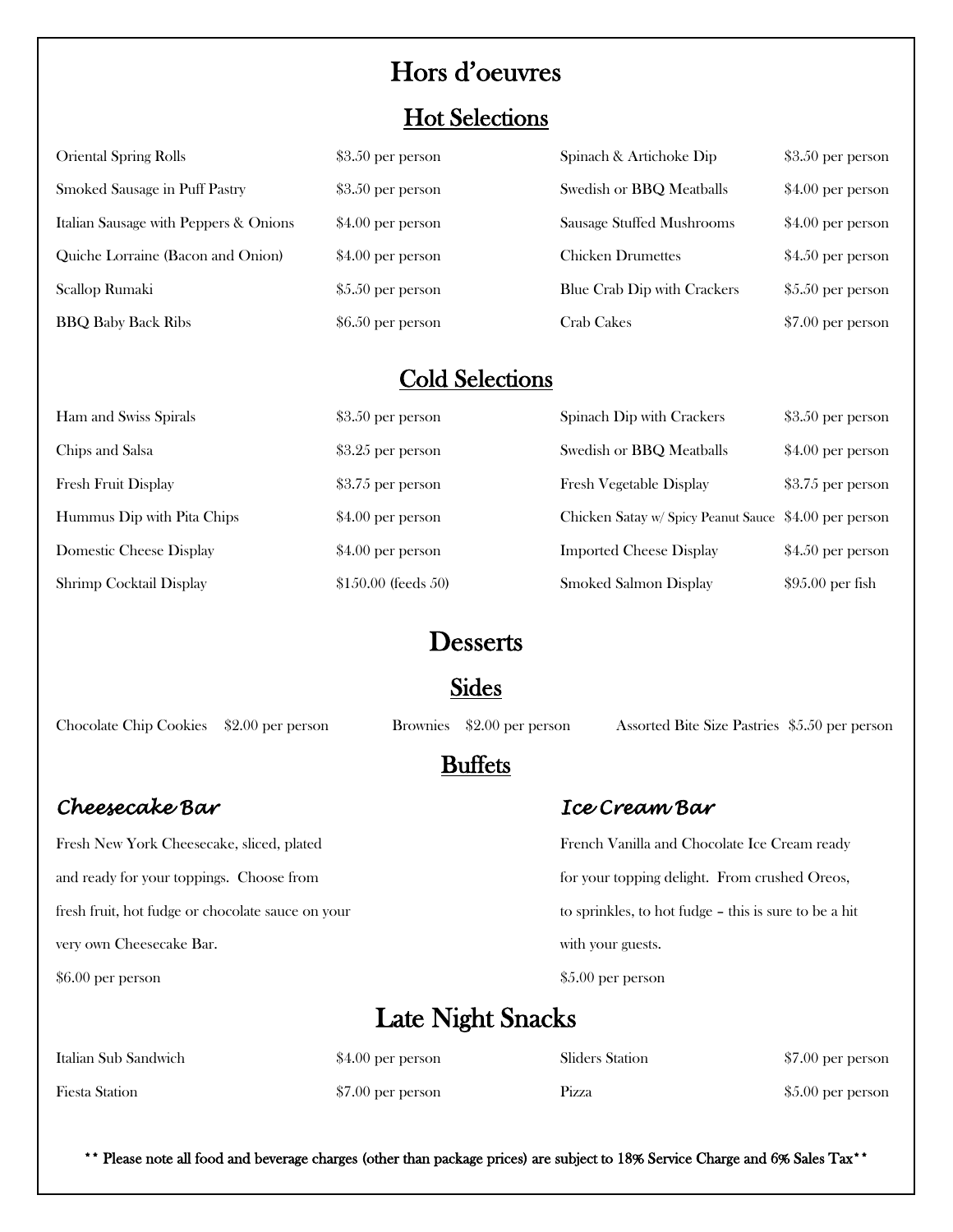# Plated Dinner Menu

## Entrée Selections (Please add \$7pp)

# *Chicken Marsala Chicken Piccata*

Marsala wine sauce artichoke and caper sauce.

# *Roast Prime Rib of Beef 12oz. Portion Filet Mignon 6 oz. Portion*

Roast prime rib of beef – presented with natural Charbroiled filet of beef served with a sautéed au jus and horseradish sauce. mushroom sauce.

# *Fresh Salmon Filet – 6 oz. Portion Filet Mignon and Breast of Chicken*

Fresh salmon filet baked and served with a 4 Oz. Portions of Each

## *Filet Mignon and Filet of Salmon* extends the customer choice.

4 Oz. Portions of Each Charbroiled filet of beef served with a sautéed Mushroom sauce. Salmon Filet either baked or Broiled; customer choice.

Breast of Chicken with mushrooms in a Breast of chicken with white wine lemon and

Lemon butter sauce. Charbroiled filet of beef served with a sautéed mushroom sauce. Breast of chicken done as

All Plated dinners include one main entrée (with a maximum of two choices), salad, vegetable, starch and house rolls with butter.

The above menu selections include our standard bar, linens, staff, tax, gratuity and room rental.